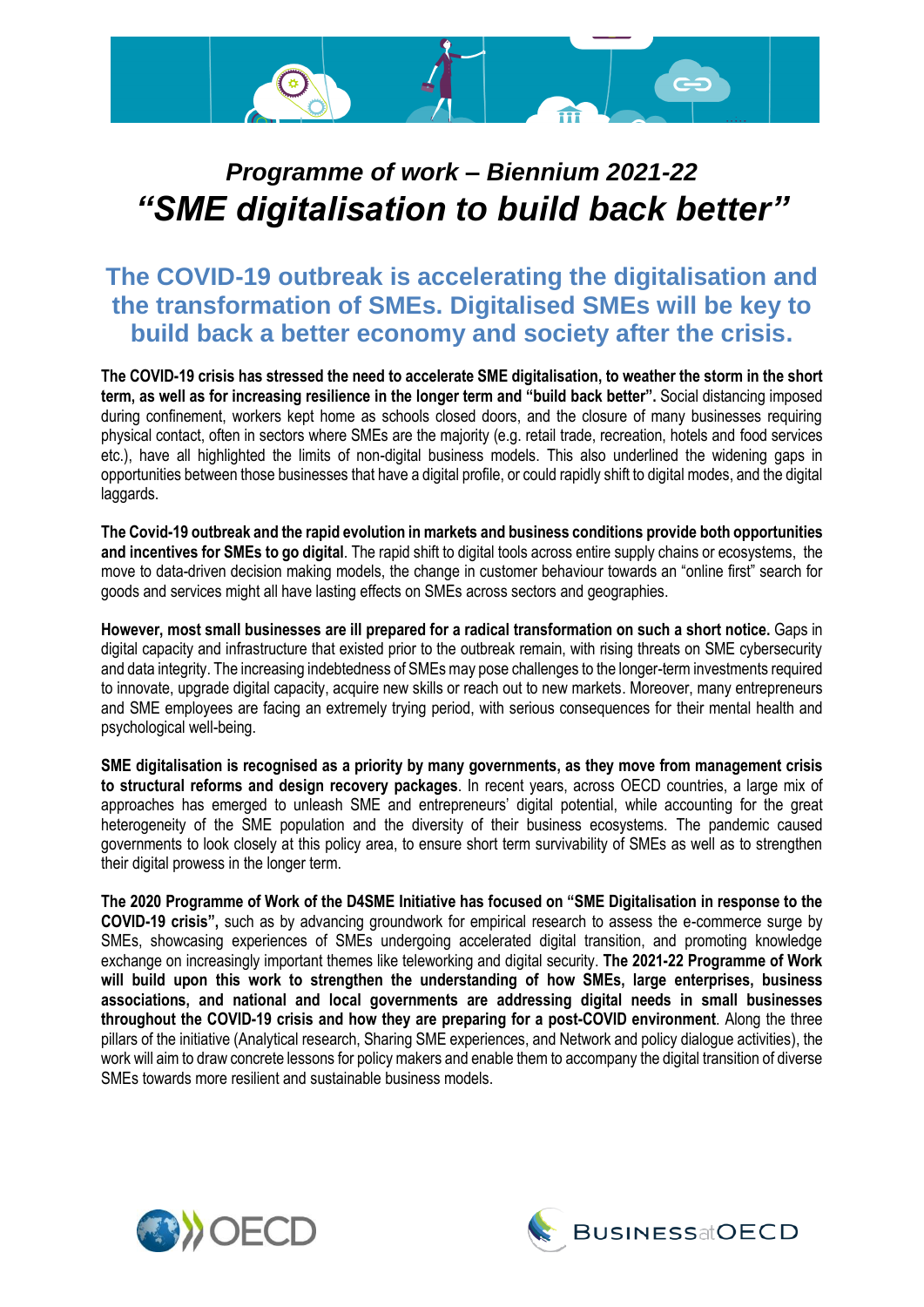

#### **PILLAR 1 – ANALYTICAL RESEARCH**

- **Inform OECD governments and the OECD research agenda on SME Digitalisation** through exchanges with D4SME partners and gathering the industry perspective on key issues. In 2021-22, attention will be placed on how to ensure SMEs benefit from the accelerated digitalisation of economies driven by the COVID-19 pandemic. The activity may focus in particular on effective strategies to build *digital capabilities in SMEs and on new digital-led business models emerging from the COVID-19 crisis.*
- **Produce analysis in cooperation with partners. Studies will be produced** with a possible country/regional and/ or sectoral focus on questions of particular relevance in a post-COVID context. These may include: a*ccess to digital infrastructure by SMEs; impact of the pandemic on SME online presence and e-commerce practices, and on their management of digital risk; increased teleworking and new business models based on remote workers; effects of the crisis and accelerated digitalisation on mental health and well-being of entrepreneurs and SME employees.*

#### **PILLAR 2 – SHARING SME EXPERIENCES**

- **Extend the reach of the databank of SME digitalisation experiences** in the midst of the COVID-19 crisis, increasing the country coverage, and broadening the type of SMEs covered (across sectors, sizes, geographies, etc.).
- **Focus on experiences and views of SMEs accessing government support** at national or local level – identifying the challenges, pre-conditions and effects of such programmes.
- **Showcase SME stories from the databank to give concrete, "real-life" representation to the insights of the analytical work of the OECD and D4SME, enable mutual learning among SMEs, and share inspiring experiences with the large public.** This will be achieved through different formats and communication channels, including SME blogs, interviews (i.e. continuation of the *Conversation with Small Business Owners series*), OpEd, and "video-profiles" of businesses.

#### **PILLAR 3 – NETWORK AND POLICY DIALOGUE**

- **Organise (virtual or physical) workshops and webinars** on opportunities and implications for SMEs from emerging technologies (e.g AI, Blockchain, Virtual Reality), cross-cutting strategic themes (e.g. access to digital infrastructure, digital security), and on other topics of relevance that may be identified by D4SME partners during the biennium.
- **Organise a yearly D4SME High level Policy Roundtable**. Organise a yearly high-level event (virtual or physical, depending on the restrictions linked to the pandemic) bringing together all D4SME stakeholders, to deepen understanding on key policy topics for SME digitalisation, share knowledge and perspectives from diverse communities, and bring visibility to the multi-stakeholder dialogue..



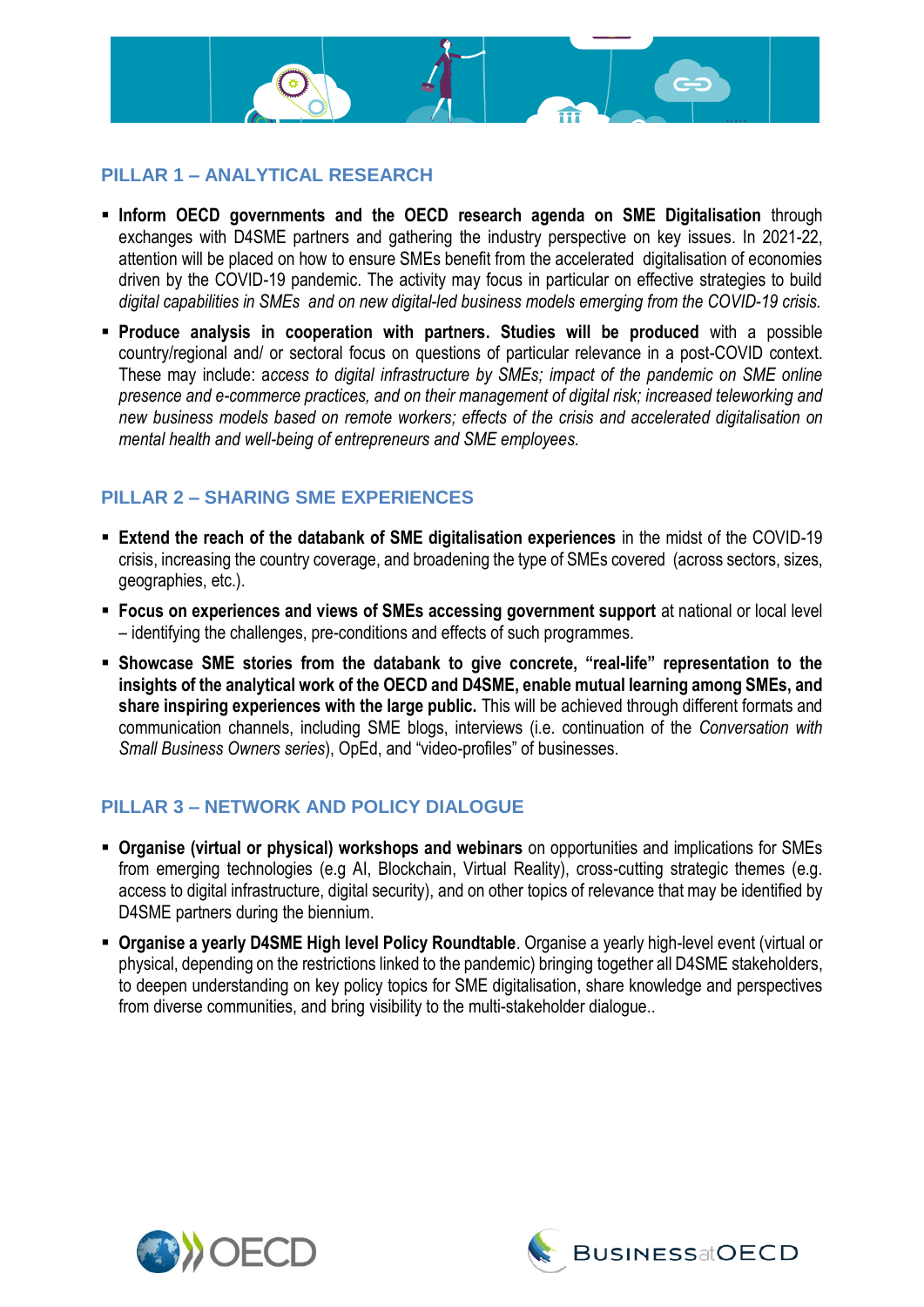## *Stocktaking of 2020 activities*

Three pillars underpin the development of the Initiative: Analytical Research, Sharing SME experiences, and Network and policy dialogue activities. In 2020, the main outcomes of the initiative were the following:

#### **PILLAR 1 – ANALYTICAL RESEARCH**

**3**

The D4SME initiative aims to favour cooperation among different stakeholders to leverage broad expertise, different viewpoints, as well as novel data and innovative research approaches, which can result in collaborative research outputs (e.g. working papers on priority topics). In 2020, the OECD Secretariat worked with one of the private sector partners to lay the foundation for research cooperation on e-commerce activities by SMEs that will start in 2021. Leveraging original data**,** the analysis will aim to assess how the use of e-commerce platforms impact on SME sales, size, digital skills, shifts in business model and geographical reach. It will take into account different dimensions, such as the share of sales by geographical areas and product lines/categories, the role of SME geographical location (i.e. rural versus urban areas, large versus medium-sized and small cities) and the product or service features (i.e. high-tech versus lowtech products, heavy versus light cargos).

#### **PILLAR 2 – SHARING SME EXPERIENCES**

The SME databank is growing as a collection of case studies of SMEs sharing their digitalisation journey. The database currently includes around 40 SME cases, across 18 OECD countries and 10 sectors.

In addition, by showcasing inspiring stories, the initiative provides individual SMEs the opportunity to illustrate their pathways to digitalisation, discuss key factors of success as well as persisting challenges, share views on the role of governments, large firms and other players in their journey and on what should different actors do, or improve, to enhance conditions for their digital transition. In 2020, the activity focused on business cases in which SME owners are using digital tools to stay afloat in the context of the Covid-19 outbreak and on how this "accelerated" digitalisation can impact SME business models and business conditions in the longer term. To this aim, the D4SME series *Conversations with Small Business Owners* was launched in June 2020 with the first case study, an Amsterdam based tourism SME. Case studies have been shared on the D4SME website and integrated in OECD analytical publications, including the "SME Digitalisation" report by the OECD Working Party on SMEs and Entrepreneurship (WPSMEE) to be published in February 2021.

#### **PILLAR 3 – NETWORK AND POLICY DIALOGUE**

**The 'SMEs: Go Digital and Go Home' webinar was held virtually in June 2020**. The webinar discussed relevant cases of 'accelerated' digitalisation and how entrepreneurs have reacted to the crisis, as well as initiatives undertaken by governments and large private sector organisations to facilitate the digital transition